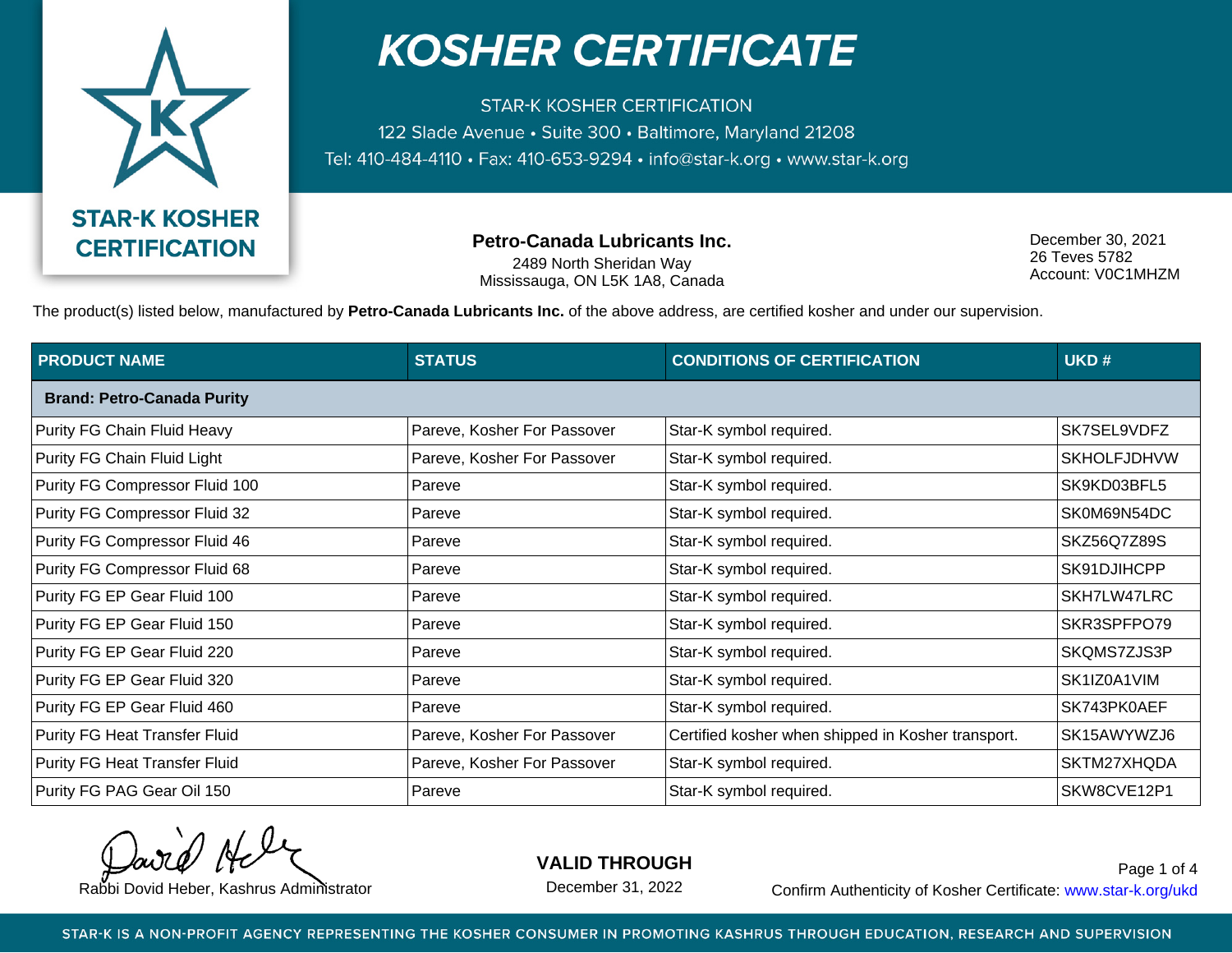

**STAR-K KOSHER CERTIFICATION** 122 Slade Avenue · Suite 300 · Baltimore, Maryland 21208 Tel: 410-484-4110 · Fax: 410-653-9294 · info@star-k.org · www.star-k.org

**Petro-Canada Lubricants Inc.**

2489 North Sheridan Way Mississauga, ON L5K 1A8, Canada

December 30, 2021 26 Teves 5782 Account: V0C1MHZM

The product(s) listed below, manufactured by **Petro-Canada Lubricants Inc.** of the above address, are certified kosher and under our supervision.

| <b>PRODUCT NAME</b>                   | <b>STATUS</b>               | <b>CONDITIONS OF CERTIFICATION</b>                 | UKD#        |  |  |
|---------------------------------------|-----------------------------|----------------------------------------------------|-------------|--|--|
| <b>Brand: Petro-Canada Purity</b>     |                             |                                                    |             |  |  |
| Purity FG PAG Gear Oil 220            | Pareve                      | Star-K symbol required.                            | SKNAAUUXPR6 |  |  |
| Purity FG PAG Gear Oil 460            | Pareve                      | Star-K symbol required.                            | SK5XHVX14LS |  |  |
| Purity FG Seamer-E Fluid              | Pareve                      | Star-K symbol required.                            | SKME5R4LVQF |  |  |
| Purity FG Spray                       | Pareve, Kosher For Passover | Star-K symbol required.                            | SKL2RE98JLP |  |  |
| Purity FG Synthetic Barrier Fluid 32  | Pareve                      | Star-K symbol required.                            | SKBWPW5V5Z6 |  |  |
| Purity FG Synthetic Barrier Fluid 5   | Pareve                      | Star-K symbol required.                            | SKZVQS2CCLF |  |  |
| Purity FG Synthetic EP Gear Fluid 460 | Pareve                      | Star-K symbol required.                            | SK4LAFWTQ4K |  |  |
| Purity FG Synthetic Fluid 100         | Pareve                      | Star-K symbol required.                            | SKWH27ATZ53 |  |  |
| Purity FG Synthetic Fluid 46          | Pareve                      | Star-K symbol required.                            | SKPYY3KRAIQ |  |  |
| Purity FG Trolley Fluid 46            | Pareve, Kosher For Passover | Star-K symbol required.                            | SKF9T8OESHA |  |  |
| Purity FG WO White Mineral Oil 10     | Pareve, Kosher For Passover | Certified kosher when shipped in Kosher transport. | SKWV8UJ9NL7 |  |  |
| Purity FG WO White Mineral Oil 10     | Pareve, Kosher For Passover | Star-K symbol required.                            | SKJ7SQ70UKR |  |  |
| Purity FG WO White Mineral Oil 12     | Pareve                      | Certified kosher when shipped in Kosher transport. | SK5X59S1RX0 |  |  |
| Purity FG WO White Mineral Oil 15     | Pareve, Kosher For Passover | Certified kosher when shipped in Kosher transport. | SKAX6B5D2U0 |  |  |

**VALID THROUGH**

December 31, 2022

Rabbi Dovid Heber, Kashrus Administrator **Confirm Authenticity of Kosher Certificate:** www.star-k.org/ukd Page 2 of 4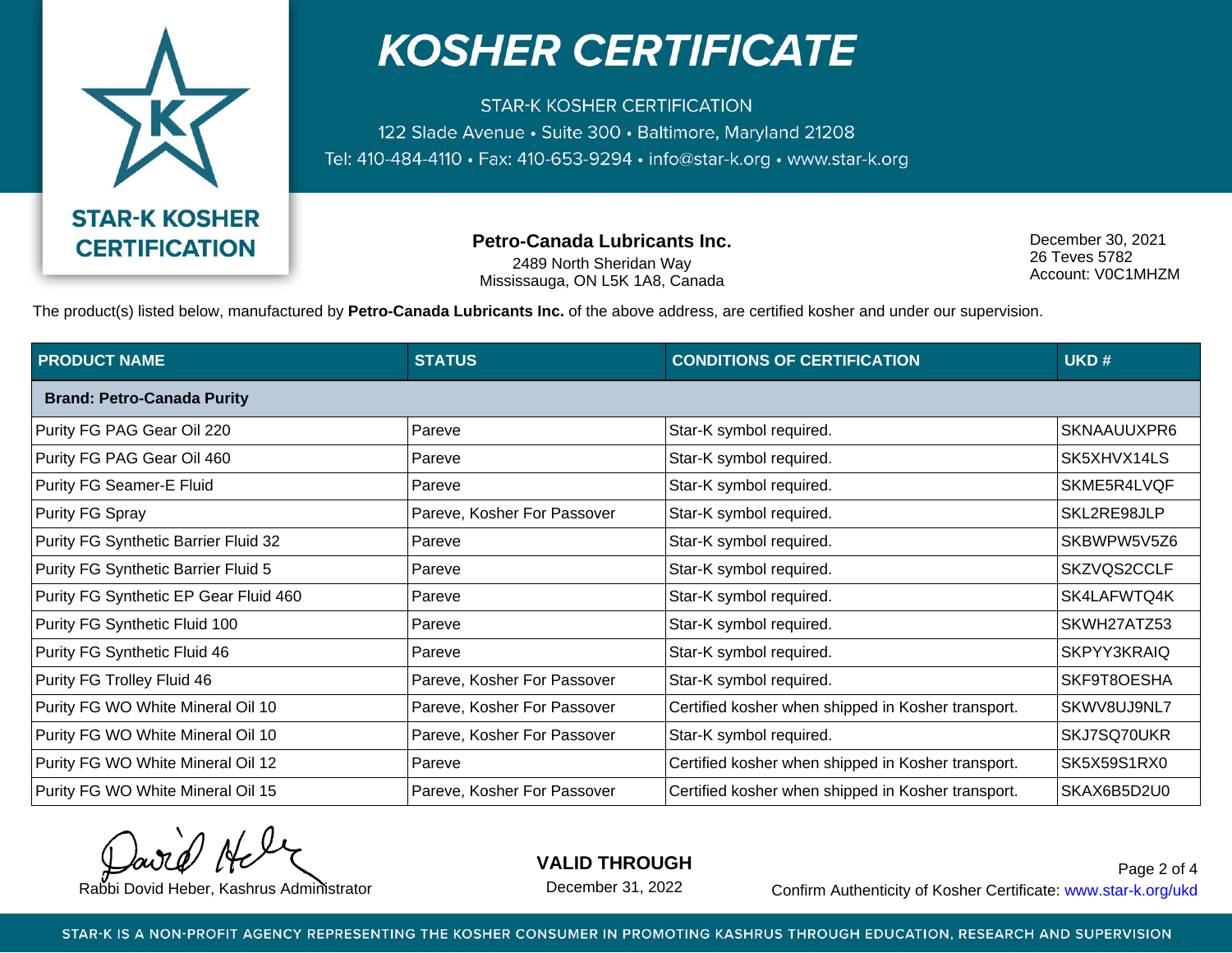

**STAR-K KOSHER CERTIFICATION** 122 Slade Avenue · Suite 300 · Baltimore, Maryland 21208 Tel: 410-484-4110 · Fax: 410-653-9294 · info@star-k.org · www.star-k.org

**Petro-Canada Lubricants Inc.**

2489 North Sheridan Way Mississauga, ON L5K 1A8, Canada

December 30, 2021 26 Teves 5782 Account: V0C1MHZM

The product(s) listed below, manufactured by **Petro-Canada Lubricants Inc.** of the above address, are certified kosher and under our supervision.

| <b>PRODUCT NAME</b>               | <b>STATUS</b>               | <b>CONDITIONS OF CERTIFICATION</b>                 | UKD#               |  |  |
|-----------------------------------|-----------------------------|----------------------------------------------------|--------------------|--|--|
| <b>Brand: Petro-Canada Purity</b> |                             |                                                    |                    |  |  |
| Purity FG WO White Mineral Oil 15 | Pareve, Kosher For Passover | Star-K symbol required.                            | SKPAA8CW0ZD        |  |  |
| Purity FG WO White Mineral Oil 35 | Pareve, Kosher For Passover | Certified kosher when shipped in Kosher transport. | SKGJA0GDHQS        |  |  |
| Purity FG WO White Mineral Oil 35 | Pareve, Kosher For Passover | Star-K symbol required.                            | SK5L885CFZJ        |  |  |
| Purity FG WO White Mineral Oil 40 | Pareve, Kosher For Passover | Certified kosher when shipped in Kosher transport. | SKAL35KTZ04        |  |  |
| Purity FG WO White Mineral Oil 40 | Pareve, Kosher For Passover | Star-K symbol required.                            | SKRL3LZ1SXS        |  |  |
| Purity FG WO White Mineral Oil 68 | Pareve, Kosher For Passover | Certified kosher when shipped in Kosher transport. | <b>SKHP2OT1086</b> |  |  |
| Purity FG WO White Mineral Oil 68 | Pareve, Kosher For Passover | Star-K symbol required.                            | SKLJ2CKVPYR        |  |  |
| Purity FG WO White Mineral Oil 90 | Pareve, Kosher For Passover | Certified kosher when shipped in Kosher transport. | SKRFHTQUL6P        |  |  |
| Purity FG WO White Mineral Oil 90 | Pareve, Kosher For Passover | Star-K symbol required.                            | SKJTJFG6DT0        |  |  |
| Purity FG00                       | Pareve                      | Star-K symbol required.                            | SKCWWRUGEX1        |  |  |
| Purity FG1                        | Pareve                      | Star-K symbol required.                            | SKQ1RYX3UE0        |  |  |
| Purity FG2                        | Pareve                      | Star-K symbol required.                            | SK21PXKYBI4        |  |  |
| Purity FG2 Clear                  | Pareve                      | Star-K symbol required.                            | <b>SKTWPDURFZK</b> |  |  |
| <b>Purity FG2 Extreme</b>         | Pareve                      | Star-K symbol required.                            | SKNSVLJLPI3        |  |  |

**VALID THROUGH**

December 31, 2022

Rabbi Dovid Heber, Kashrus Administrator **Confirm Authenticity of Kosher Certificate:** www.star-k.org/ukd Page 3 of 4